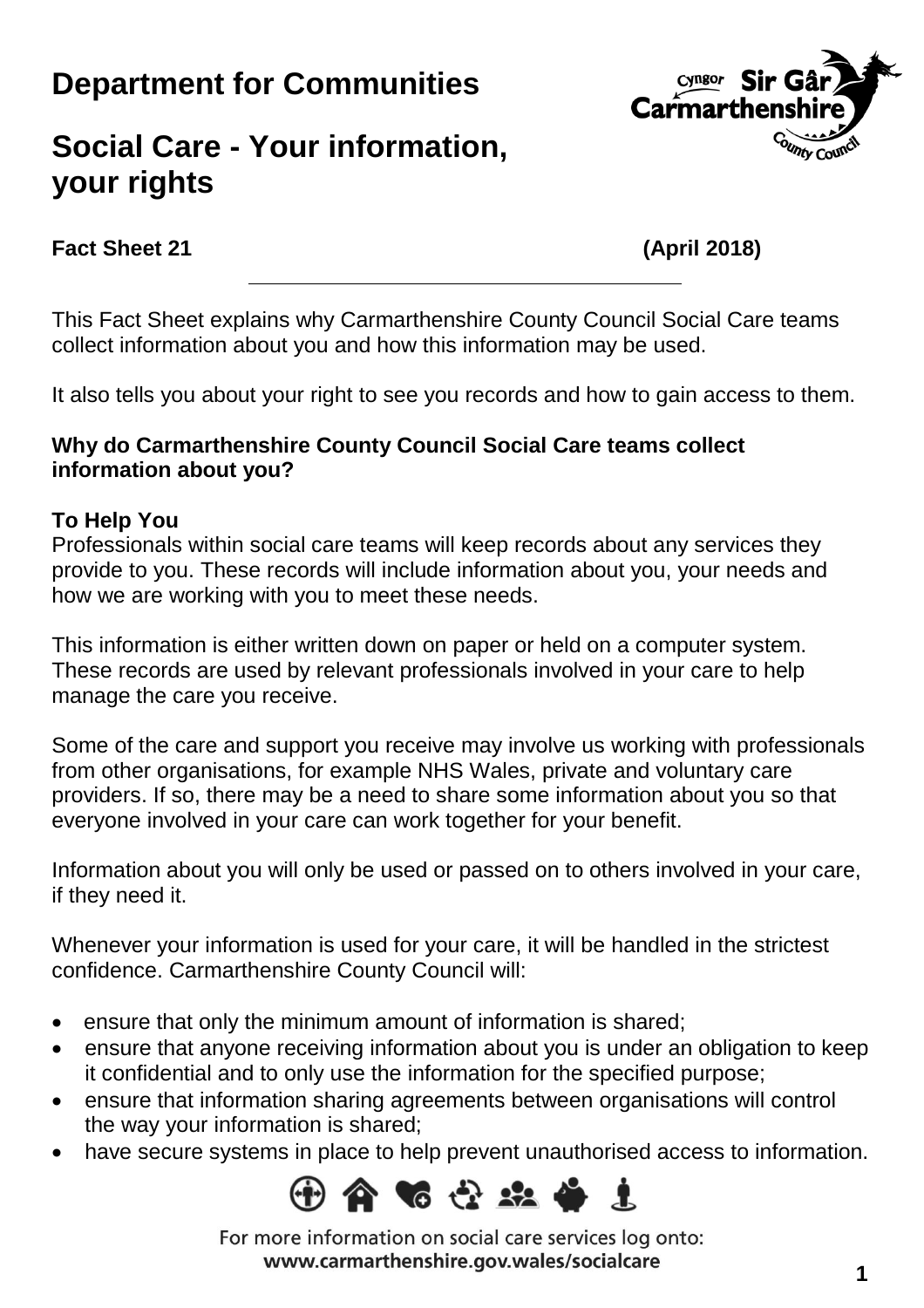### **To Help Carmarthenshire County Council**

Your information is also used to run and improve the services delivered by the Council. It may be used to:

- review the care given to individuals to make sure it is of the highest possible standard;
- make sure services are planned to meet individual's needs in the future;
- investigate complaints, legal claims or important incidents;
- ensure that money is used properly to pay for the services it provides;
- check and report on how effective Carmarthenshire County Council has been. The Council is required to provide non-personal statistical information to governing bodies such as The Welsh Assembly Government in order to measure and monitor its performance;
- ensure that Carmarthenshire County Council provides value for money.
- Whenever possible, all identifiable information will be removed. Where this is not possible, rules and contracts are put in place to ensure that information is kept safe.

Carmarthenshire County Council sometimes has to use external organisations to provide certain information services, for example audit. Where this is the case, these organisations must meet strict Council rules.

#### **Accessing your records**

The General Data Protection Regulation (GDPR) gives you the right to either look at or receive a copy of information that is recorded about you.

You will always receive information to which you are entitled to. However, there may be some circumstances when the information you have requested cannot be provided to you.

Requests to access your records must be made in writing and you should provide enough information to identify yourself and the period of time or specific service you require records for.

Your information will be provided to you within 1 month from receipt of your request. So, for example, if we receive your request on 1<sup>st</sup> of July, the deadline for response will be required by 2<sup>nd</sup> August.